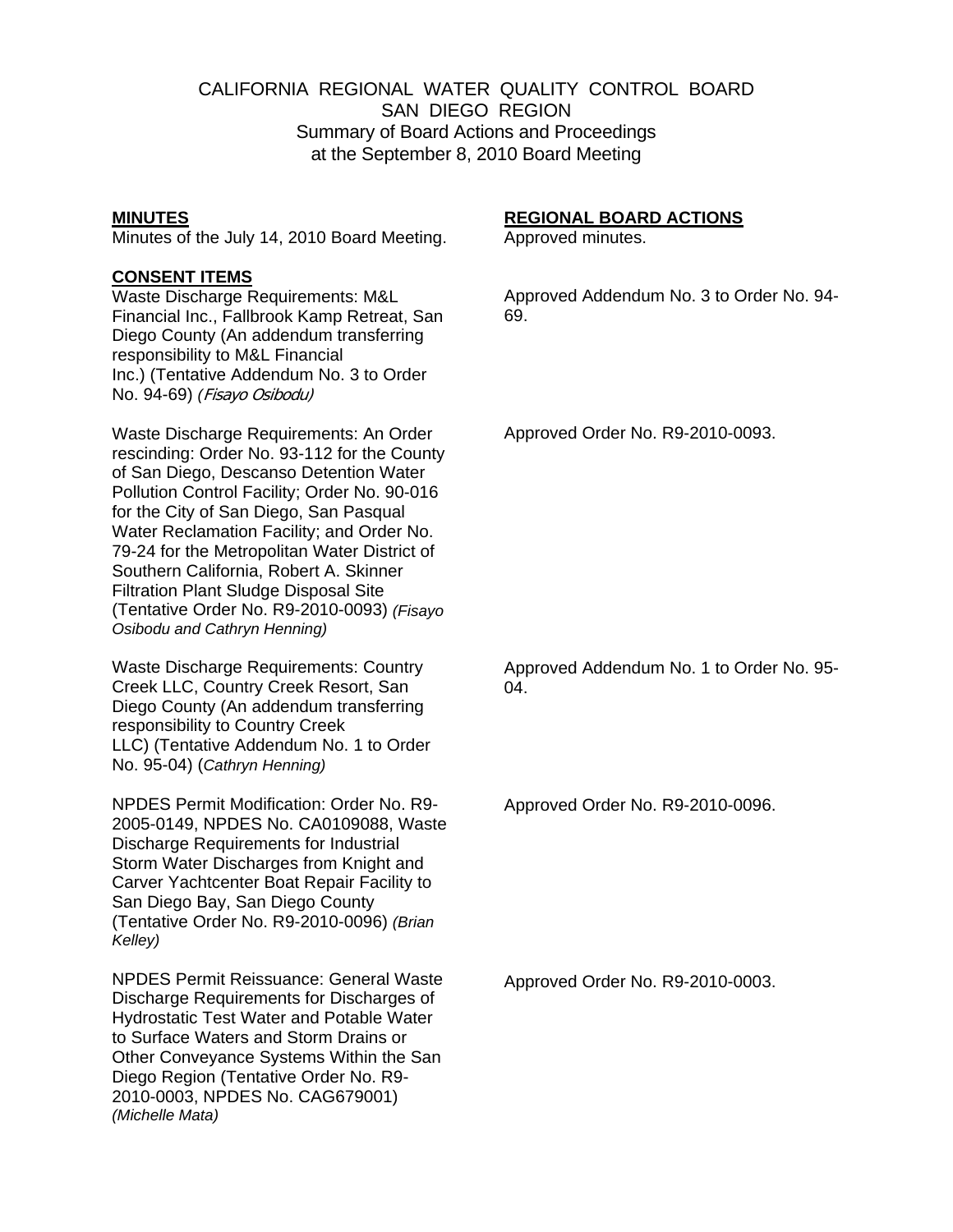Summary of Regional Board Actions September 8, 2010 Page 2

**CONSENT ITEMS** (Continued) Resolution Requesting Funding from the Cleanup and Abatement Account for Shipyard Sediment Site Cleanup and Abatement Order Environmental Impact Report (Tentative Resolution No. R9-2010- 0102) *(Julie Chan)*

Waste Discharge Requirements: An Order rescinding Cease and Desist Order No. 99- 03 for the San Vicente Wastewater Treatment Plant, Ramona Municipal Water District (Tentative Order No. R9-2010-0095) (*Cathryn Henning)*

### **NON-CONSENT ITEMS**

Tentative Cleanup and Abatement Order No. R9-2010-0002 (San Diego Bay Shipyard Sediment Cleanup), Resolution Denying Motion of National Steel and Shipbuilding Company Requesting Determination that Tentative Cleanup and Abatement Order No. R9-2010-0002 is Exempt from the California Environmental Quality Act *(Frank Melbourn)*

NPDES Permit Revision: U.S. Navy, Naval Base Coronado, San Diego County – Amendment to Order No. R9-2009-0081 for Steam Condensate Discharges (Tentative Order No. R9-2010-0057) *(Kristin Schwall)*

Waste Discharge Requirements: San Vicente Wastewater Treatment Plant, Ramona Municipal Water District (An addendum to incorporate requirements for the discharge of brine and to clarify existing requirements) (Tentative Addendum No. 1 to Order No. R9-2009-0005) (*Cathryn Henning)*

NPDES Permit Reissuance: City of Escondido, Hale Avenue Resource Recovery Facility Discharge to the Pacific Ocean via the San Elijo Ocean Outfall (Tentative Order No. R9-2010-0086, NPDES Permit No. CA0107981) *(Joann Cofrancesco)*

# **REGIONAL BOARD ACTIONS**

Adopted Resolution No. R9-2010-0102.

Approved Order No. R9-2010-0095.

The motion was denied.

Approved Order No. R9-2010-0057.

Approved Addendum No. 1 to Order No. R9-2009-0005.

Approved Order No. R9-2010-0086 with errata and amendment.

Summary of Regional Board Actions